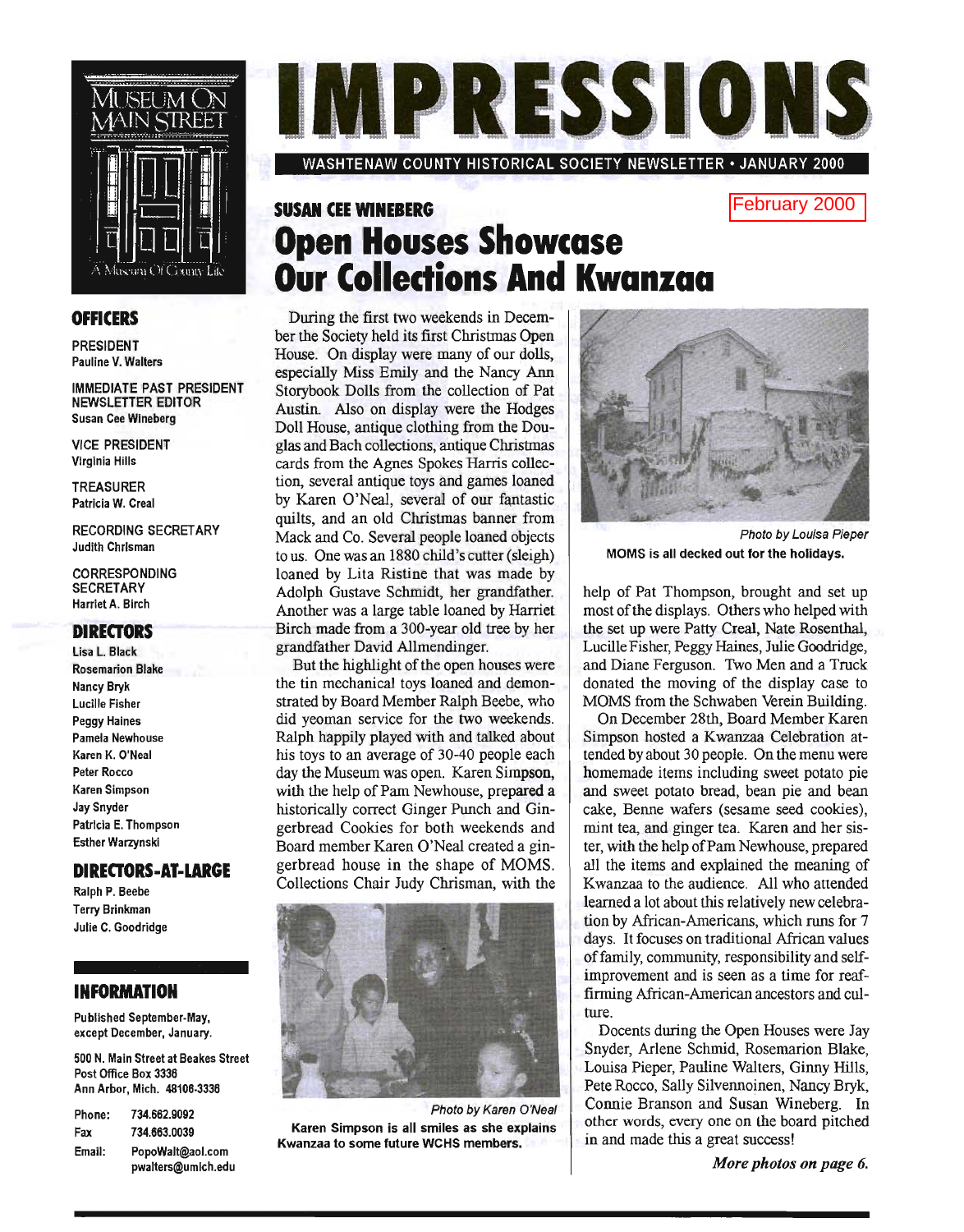# **TED J. LlGIBEL Henry Ford's Village Industries**

*On Sunday, November* 11, 1999, *about* 65 *people filled the McKenny Union at Eastern Michigan University to hear Dr. Ligibel's fascinating talk on Henry Ford's purchase and restoration of 19th and 20th century mills in the Metro Detroit area for use in his Village Industries project. Dr. Ligibel is currently Director of the Historic Preservation Program at Eastern.* 

After an introduction to the history of Eastern Michigan University (celebrating its 150th anniversary) and the McKenny Union, which was dedicated by Eleanor Roosevelt, Prof. Ligibel began his talk by revealing that the VIllage Industries concepts of Henry Ford at one time were not well known to him. He noted that he had grown up in Toledo but spent his summers at Clark Lake in Michigan. "I found my life circulating around these village industries without realizing it: Tecumseh, Saline, Manchester, Brooklyn, Northville, Plymouth, --all these little communities I found so interesting, so did he (Henry Ford).

He had the means to go out and buy these places and thank heaven he did. This is an interesting thing about Henry Ford. He and Clara were very intriguing, provocative people in the good sense. Henry was a visionary...there's no question about that. He could see things that might happen many decades down the road and he had the wherewithal to cause some of those things to happen."

"He did a lot of interesting things beyond being head of Ford Motor Company. One of these things is Greenfield Village (Edison Institute) and the Henry Ford Museum and the School, which you can still attend. The first use of Greenfield Village was for the school, but public pressure forced him to open the VIllage to the general public after a year or so. He had this interesting side to him which was 'preservation according to Henry. ' This was the history that Henry wanted you to know and thought you should know. It was well intentioned. So he purchased and moved many buildings to Greenfield VIllage. Many people perceived these buildings now as having been' stolen' but they probably would have been demolished had Ford not purchased them. A good example is the cycle shop of the Wright Brothers. The Logan County Courthouse where Lincoln practiced law was practically abandoned vember. and in ruins when Henry



Photo by Susan Wineberg Ted Ligibel (left) chats with Russell Bidlack (right) in No-

got it. The beauty of it is, we now have those buildings to look at and study. Cities like Dayton are now replicating the Wright Brothers Cycle Shop so they can interpret this aspect of their history. And not a month goes by that Greenfield Village doesn't get a letter saying 'give us our building back."

"Henry also cannibalized buildings. Greek Revival houses in northern Ohio were purchased essentially for 'parts.' This is very provocative to me in a good sense and from a historic preservation perspective it's really important because it was a national model. But it was not the first village of its kind. That distinction belongs to a collection of buildings known as Skansen in Stockholm, Sweden. They were the first, in 1891, to interpret buildings in the Living History sense. In America in the mid-1930s, Greenfield VIllage in Michigan, Williamsburg in Virginia and Historic Deerfield in Massachusetts were the beginnings of the historic preservation movement."

"Another aspect of the preservation ethic of Henry Ford is the subject of this talk. Ford's VIllage Industries illustrated another aspect of his creative potential. He and Edison shared a love of inventiveness, which was the foundation of the HF Museum. Ford also was very interested in preserving farming as he had known it. Edison was probably instrumental in developing

Ford's ideas about his VIllage Industries project as well, since they were both farm boys who became inventors. One indicator of Ford's reverence for farming is the fact that one of the first buildings brought to Greenfield Village was the Ford family farmhouse."

"Not long after the tum of the century, Ford had the Jeffersonian idea of promoting the educated farmer while helping him to continue farming. In a sense, he was already worried about urban sprawl. The reality was, that with the coming of the industrial revolution and changing technology, farmers didn't have enough to do in the winter and many got jobs with, surprise, the auto industry. Ford thought that if he could keep farmers working in the winter, they would stay in their communities and go back to farming in the summer. This was the ideal. There is even a rumor that Ford Lake on the other side of I-94 and the Ford Plant was meant to be drained every summer so that it could be farmed. Obviously it didn't work. But Ford was continually trying to come up with ways to keep people busy."

"Ford began to dream up this plan. He would buy up mills in the region (as far west as Brooklyn, just into Jackson County) and all along the Huron, Rouge and Raisin Rivers. *(Dr. Ligibel passed out a brochure and map of the Ford Heritage Trails published by the Wayne*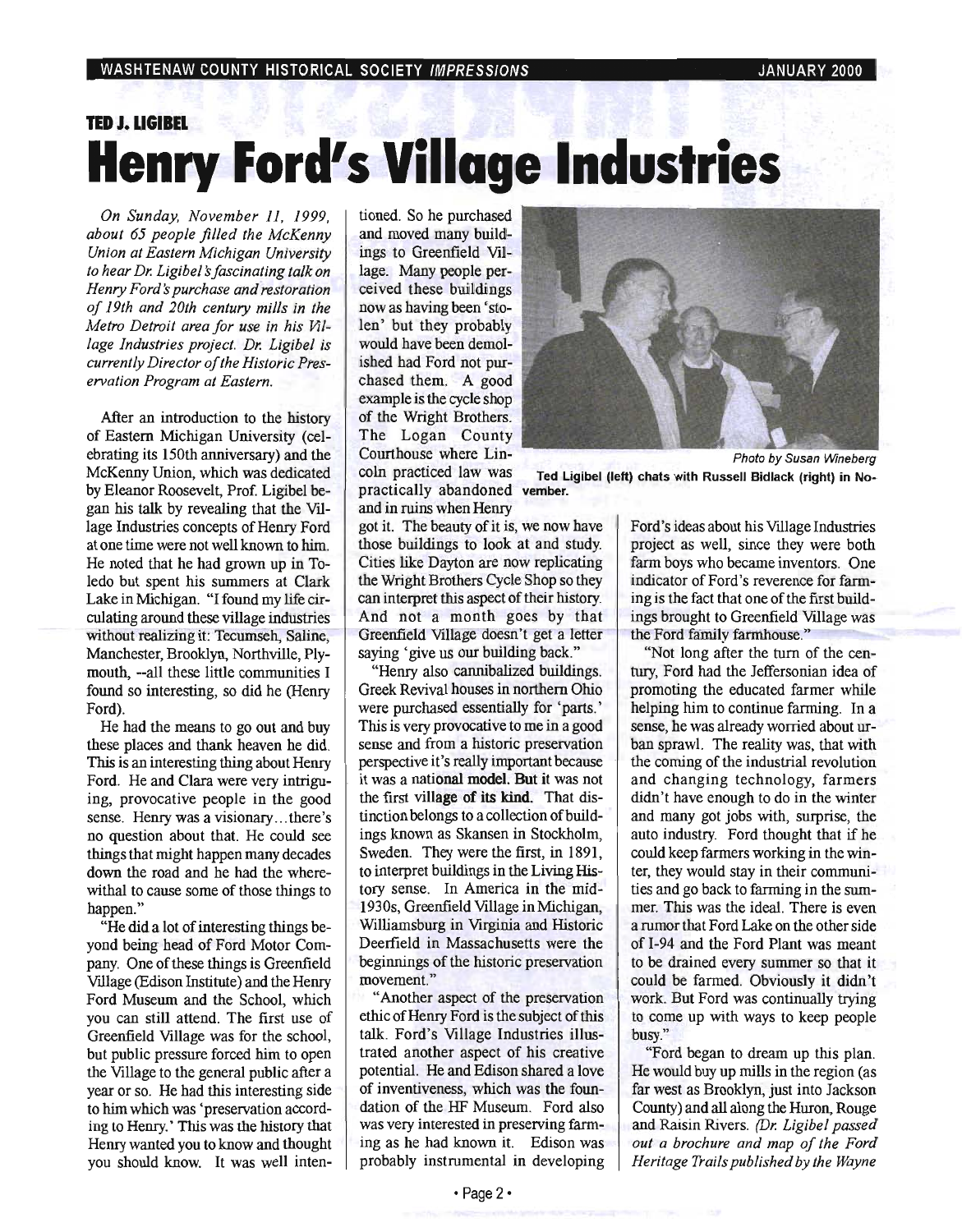*County Parks Commission, the U-M Dearborn, and the Michigan Dept of Transportation and noted that there are many more mills than he can discuss today}.* Many believe this idea was hatched in the Powerhouse on the Ford Estate at Fairlane (now part of the UM-Dearborn) which is on the Rouge River. Ford bought many mills and in some cases tore them down and built new ones. But in many cases he restored them so that they were once again useful. We will focus on the restored ones today."

"Wayne County wanted to research these mills and tie them in with the area's most famous personality to promote this unique aspect of Wayne and Washtenaw counties. The story of the Village Industries was largely an untold one until the Wayne County Parks Dept. decided to produce these brochures and maps to commemorate and celebrate the mills."

Dr. Ligibel began with a slide of a Model T-an item that revolutionized the world. Slides of Fairlane followed with a short discussion of Jens Jensen's landscaping and the pool (now a restaurant) and Edsel Ford's room. The Powerhouse was shown to illustrate Ford's fascination with the possibilities of power. A slide of the Edison labs, which Ford brought from Menlo Park, was also an illustration of this. Ligibel noted that the Village Industries Project was undertaken in the last 20 years of Henry Ford's long life-and may have been a kind of ruse to get him out of the

hair of the managers of Ford Motor Co. "It intrigues me that world they were coming out ofwhere everything was driven by belts and pulleys. That was their heritage. Remember that as late as the 1920s people weren't sure if electricity was merely a fad, or going to last."

"The other thing which excited Henry Ford was water power, especially as a source of power in the future. Water was thought of an inexhaustible resource, no doubt due to our proximity to the Great Lakes. So, waterpower was seen as a way to run these restored mills, and

this in turn would keep farmers in their communities and not force them to work in a factory. The ultimate goal was for farmers to be employed in the winter so they could farm in the summer. This is a very Jeffersonian ideal. It is no surprise that many of these ideas are also expressed at Greenfield Village. Community life, not just the mill, is Henry's focus."

"This is the little historical village of Northville, which some of you know very well. The literature always mentions Ford's preservation of the mill, although they actually tore the old one down and replaced it with an Art Moderne powerhouse. But there is always this sense that the central community is important. Villagers would be able to shop, recreate, go to church, and work in their little community and not be forced to move to Dearborn or **Detroit** 

"There is also an interesting architectural sub-type of the Gothic Revival which is unique to the Northville area and shows that these were not backward farmers. On the contrary, this is the highest quality stuff, really Hudson River quality. It is important that we have this huge collection of a distinctive architectural form right in this little village. So this is part of the community character which Ford wanted to preserve."

"Here is the mill pictured in a bucolic setting with a mill pond and stream. It illustrates Henry's strange idea to use water power to maintain a direct link



The Northville Powerhouse in 1993. ful and one of the most rural

with the past, and his preference for water power over electricity to run this mill."

This mill, on the site of a mill since 1827, started production in 1920 specializing in engine valves. The modem building is complemented with the historic water wheel. Mill Race Village, located on the mill pond, is an outdoor museum of restored historic buildings open for tours on weekends. The Northville Spring Park on the tail race of the mill is open to the public as well and is located at the east end of Northville's Main Street.

The next mill was at the little village of Cherry Hill on Ridge Road and Cherry Hill Road. "All the land in the area has been purchased by one developer for a shoe factory so everyone is encouraged to look at the village before it is completely surrounded by development. Ridge Road is a winding road, indicating it is probably an old Indian Trail. There are some very old homes here from the 1840s and 50s and in the center is a wonderful crossroads hamlet with an old inn. Remnants of the old stable remain intact."

The village flourished between 1840 and 1920. The Cherry Hill Hotel and the M.E. Church date from the Civil War Era. Henry Ford bought the plant site on the Lower Rouge River about 1940 and a village industry plant produced car locks from 1944 to 1950. Its employees were all disabled war veterans. Henry Ford also restored the schoolhouse, which was a short distance

from the plant. Ford even paid is used as a community center. In fact we are meeting there for our last tour of the hamlet by my students before it becomes something else. This is one of the smallest of the villages that Ford took on."

"Ford was also an experimenter with hiring women and with extracting plastic from soybeans. One of the places he did this was way out in western Washtenaw at the far end in Sharon Town-Photo by Ted Ligibel ship ... one of the most beauti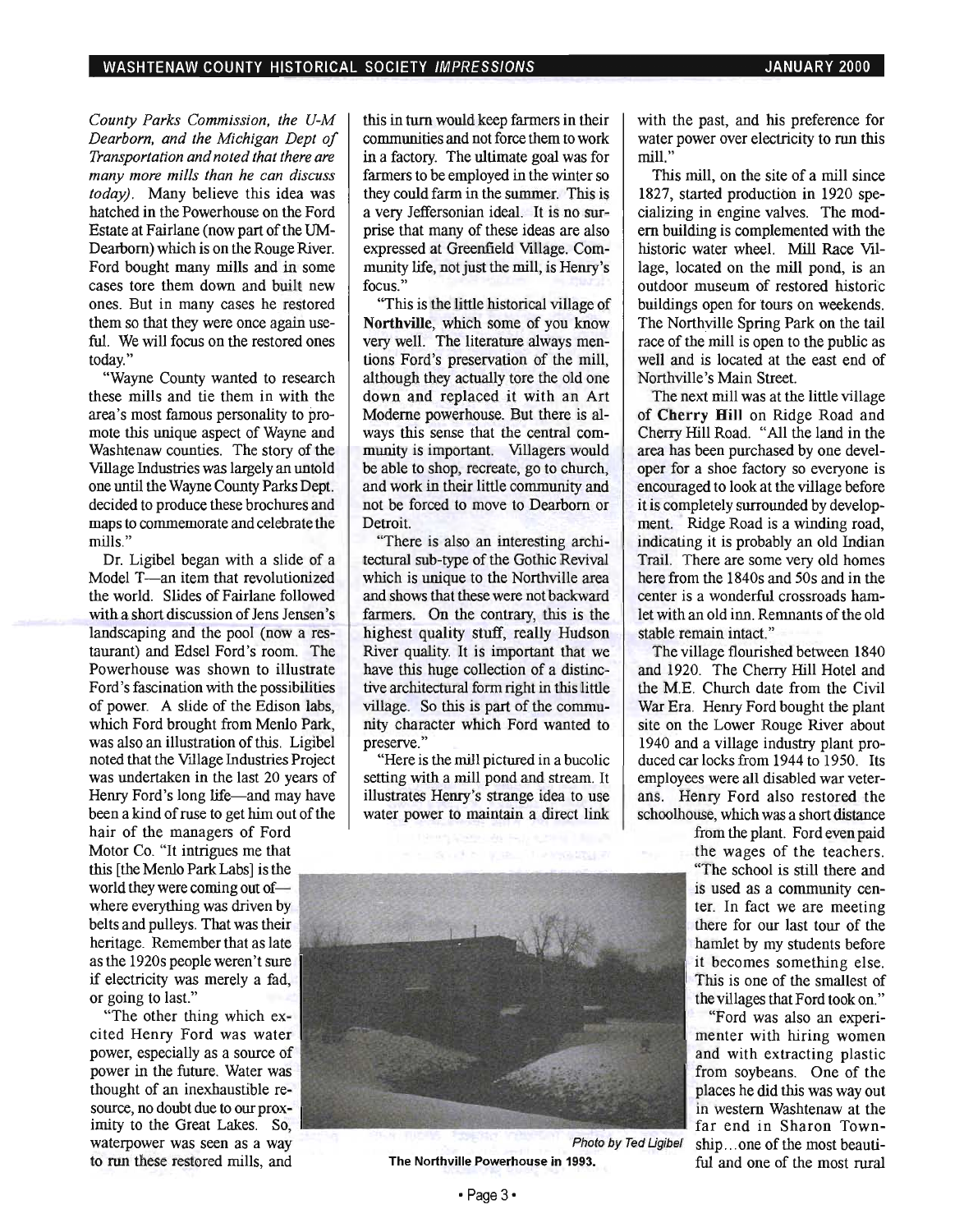remaining in Washtenaw County today. Take Grass Lake Road, Pleasant Lake Road or Scio-Church Road and discover the joys of the Sharon Short Hills, a rolling landscape named by the early surveyors of the 1820s. Dirt roads are a special feature as are the trees and the many natural beauty roads in the township. Osage orange hedges, planted originally as hedgerows, are a remnant of this early method of fencing. They grow very densely and become as large as trees if left untended. In 1876, one of the ways Michigan celebrated the nation's centennial was to plant maples along the roads. The beautiful maples in Sharon today are probably descendants of some of these trees."

Sharon Mills is the oldest of the village industry mills. It was built in 1834 and is ajewel of Greek Revival architecture. It is located on the River Raisin in the hamlet of Sharon Hollow tucked away on a back road. "On the other side of Pleasant Lake Road is the dammed River Raisin which is the water power for the mill. It is still producing power today. This is a magnificent spot and one of the most beautiful settings in the county, even in winter. You know you are arriving somewhere special as the road dips down and you go over the River Raisin. The topography features hills, which are rem-

nants of glacial moraines full of granite fieldstones, which were used for the foundation of these mills. It was also in this area that Ford started experimenting with soybeans and plastic and there are still people in the area who remember him quite well, some fondly, some not so fondly."

"This is one of the mills Ford preserved. He renovated the interior and added on a powerhouse with a working turbine, which generated electricity. You can look through the windows, which is what he wanted you to do, to see the magic and the power of water. It may be one of the last turbines still working in his mills. Note the tall form of this Greek Revival Mill which became a distinctive American landmark. Other features of this style include the frieze boards, gable returns, six over six windows and the fairly chaste, simple exterior. These were hallmarks of the Greek Revival style which were adapted to a larger building type. We see these showing up all over this part of the country and a few still remain, though many were demolished. The term 'grain elevator' came from the grain needing to be elevated since these mills used a gravity system to sift and grind grain as it went downward from a high elevation to produce flour."

From 1939 to 1951 the Ford Motor Company operated the mill and produced cigar lighters and stop light switches for cars using recycled metal. Later, the building was a private residence for over 30 years and then served as the Sharon Mills Winery. The cool stone-walled basement of the mill was



The Greek Revival style mill at Sharon Mills in 1993. transition, from the Industrial

used for the aging of champagne and the mill's generator provided power to maintain the wine production equipment. It was just recently purchased by Washtenaw County to become part of the county parks system.

The Brooklyn Mill, also on the Raisin River, was built in 1937. "It later became part of the Jackson Gear Co. and is now privately owned by a fellow who is trying to restore it and make it a milling museum. This is as far west as Ford went since this is the westernmost edge of the River Raisin. Clark Lake is the watershed divide. We know that Indians were using this area as a portage."

The mill stands on the site of a mill built in 1834 by the Swain family, which founded the town of Brooklyn. Ford purchased the mill site in 1921 for the village industry project, about nine years after Brooklyn Mills burned down. The plant produced auto horns, distributors, and starter switches. From 1954 to 1967 the mill produced plastic interior parts and lamp lenses.

"The last mill we will look at today is **Dundee**, the southernmost of Ford's Village Industries. It is down the middle reaches of the River Raisin, ten miles outside of Monroe and just before the Saline River merges with the Raisin on its way. towards Lake Erie. This is also one of the classic old mills with its old impoundment intact."

"This mill is also in the Greek Revival style and was built in the 1850s. In 1912 it was converted into an electric plant providing power for Dundee. The mill was bought, restored and expanded by Henry Ford in the 1930s and

> produced copper welding points for the Ford Motor Companyup to 1954. The mill was given to the Village of Dundee by Wolverine Fabricating in 1970. The village now uses the mill as a complex for a historical museum, council chambers, and community center. It is open to the public every Sunday from June through August and the second Sunday of the month from September through May.

"Henry Ford was a larger than life person. He lived to be an old man and died in 1947. His Photo by Ted Ligibel life spanned a period of great Revolution to the beginnings of

the technological era. Even as late as the 1940s, shortly before his death, mills at Manchester and Northville were built using waterpower. This is really testimony to his genius."

"The publication of the Wayne County Parks brochure had an interesting history and eventually led to the declaration of this entire area of SE Lower Michigan as an Automobile National Heritage Area by the US Dept of the Interior. Wayne County deserves credit for promoting this area and for getting this national recognition. This is an important development because it allows all sites related to the automobile industry to be linked and interpreted for their role in the development of culture and community in 20th century in America. This will give people a new reason to travel and a new understanding and appreciation of these things, which is good for preservation.

 $\cdot$  Page 4 $\cdot$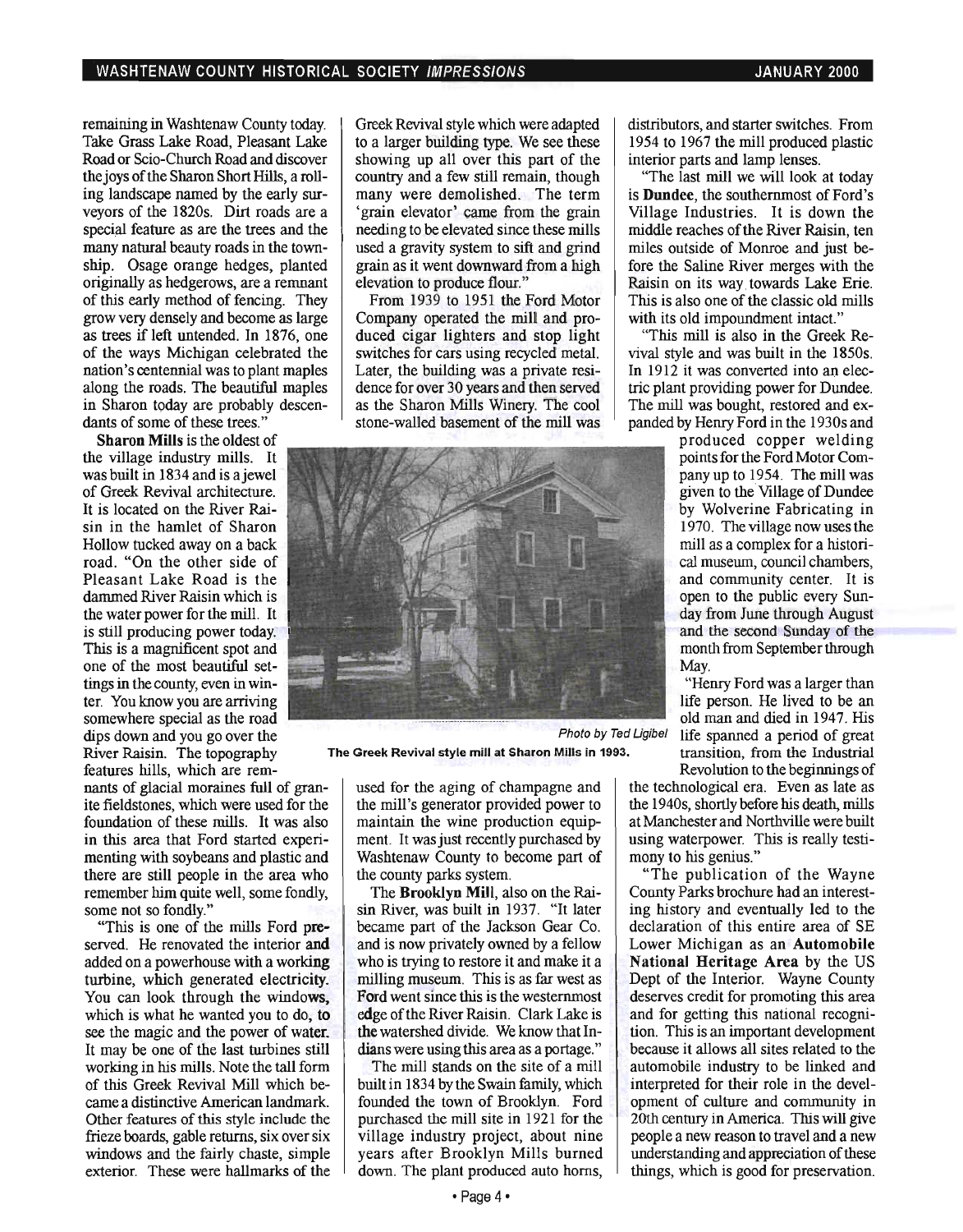One thing to look at before you go is this map of the Detroit River, which was just, designated an **American Heritage** River. This ties in directly with the National Automobile Heritage Area. Suddenly you have several spines now interconnected and at the center is Henry Ford.

"This is preservation planning for the future. It is tying together disparate phenomena such as auto companies, roads (US-12), neighborhoods, technology, factories, and architecture. It is now the big picture rather than just historic buildings or districts which is being emphasized. Welcome to the new world!"

*Information about these mills can be obtained through a brochure entitled Ford Heritage Trails. It is published by the Michigan Travel Bureau, PO Box 30226, Lansing MI 48909, in cooperation with the Michigan Dept of Transportation, UM Dearborn and Wayne County Parks.* 

## **Detroit Observatory Has Lectures & Open Houses**

The Detroit Observatory continues its lecture series and open houses this year with Margaret Cool Root speaking February 8 on "Henry Tappan, his Observatory and his Dog: Prussian Pretensions in Provincial Ann Arbor." On Tuesday March 21, Prof. Ted Ligibel of EMU's Historic Preservation Program will speak on "Preserving the Big Picture: Heritage Areas and Cultural Landscapes." And on Tuesday April 11, University Planner Fred Mayer will speak on "Campus Planning: The Evolution of the Ann Arbor Campus 1837- 1900." All lectures are free and at 3 PM in the Observatory Library.

Open houses are held in the newly restored 1854 Observatory once a month on Thursdays during the Winter term. A \$5.00 donation is suggested. The dates are February 17, March 16 and April l3 from 1-4 PM. Call 734-763- 2230 for more information and to arrange tours.

# **Wishes, Wishes, Wishes**

We need a fairy godmother, father or whatever to tackle some very large projects that need to be completed. The house needs to be repainted at a cost of \$5,000. We also need to have the lighting completed in the parking lot for a cost of \$3,000 and in the front of the house for \$1,000. If you find money burning a hole in your pocket because of the booming stock market, please think of the WCHS!

Speaking of the stock market, we would like to alert our members and supporters of other ways they can give to the society. Members can remember the WCHS in their wills when they make their estate plans. This is an excellent way to provide financial support to the Society. Another way to help the Society and your tax position is a gift of paid-up life insurance. Individuals may find themselves with a paid life insurance policy that no longer serves its original purpose of providing finan-

cial support for a spouse or children. By assigning the policy as a gift to the Society, the donor receives a tax deduction for a contribution in the amount of the cash-value of the policy. The Society receives the benefit of the policy upon the donor's death. Confer with your tax consultant before any decisions, however.

Property may also be donated with significant tax advantages. The land you own can even be donated now while reserving the right to use it for the remainder of your lifetime. Gifts of Securities can also be advantageous to the donor in that capital gains taxes can usually be avoided. Employers who will match your donations to qualified charitable or educational organizations sometimes offer Matching Gifts. Contact your employer to see if the WCHS qualifies. There are lots of ways you can help the WCHS grow and prosper.

## **Historic Buildings To Be Designated**

Two historic buildings in Washtenaw County are being nominated for historic designation. The 1928 Cotswold Cottage Style Tuomy Hills Gas Station at the intersection of Washtenaw and Stadium Blvd. will be considered for nomination to the National Register of HistoricPlaces on January 14, 2000 in Lansing. After approval, the nomination will be forwarded to the US Department of the Interior for listing in the Register.<br>Pr

The Esek Pray house, located on Ann Arbor Road in Superior Township, is being considered for designation as a historic district under the supervision of the Washtenaw County Historic District Commission. The Pray House, built of local brick in 1839, has many interior features similar to the Museum on Main Street, including an amity button in the newel post. This is not surprising since they were built in the same year! The Study Committee appointed to recommend approval of the designation consists of Scott Diels, Louisa Pieper, Marnie Paulus, Grace Shackman, Nancy Snyder, Jane and John Van Bolt, Kay Williams and Su-

#### san Wineberg.

We have just learned from the Michigan Department of State that the Floyd R Mechem House at 1402 Hill St. has been listed on the National Register of Historic Places as of December 9, 1999. The Colonial Revival house was built in 1898 for Tappan Professor of Law Floyd Mechem and in the mid-1930s served as a Women's League House. It is undergoing extensive renovation and listing on the National Register was pursued to take advantage of the new state tax credits for historic houses.

## How To **Join'**

Send name, address and phone number with check payable to WCHS to: Treasurer, WCHS, POBox 3336, Ann Arbor, MI 48106-3336. Annual dues are individual, \$15; couple/family \$25; student or senior (60+) \$10; senior couple \$19; business/association \$50; patron \$100. For information call 734- 662-9092.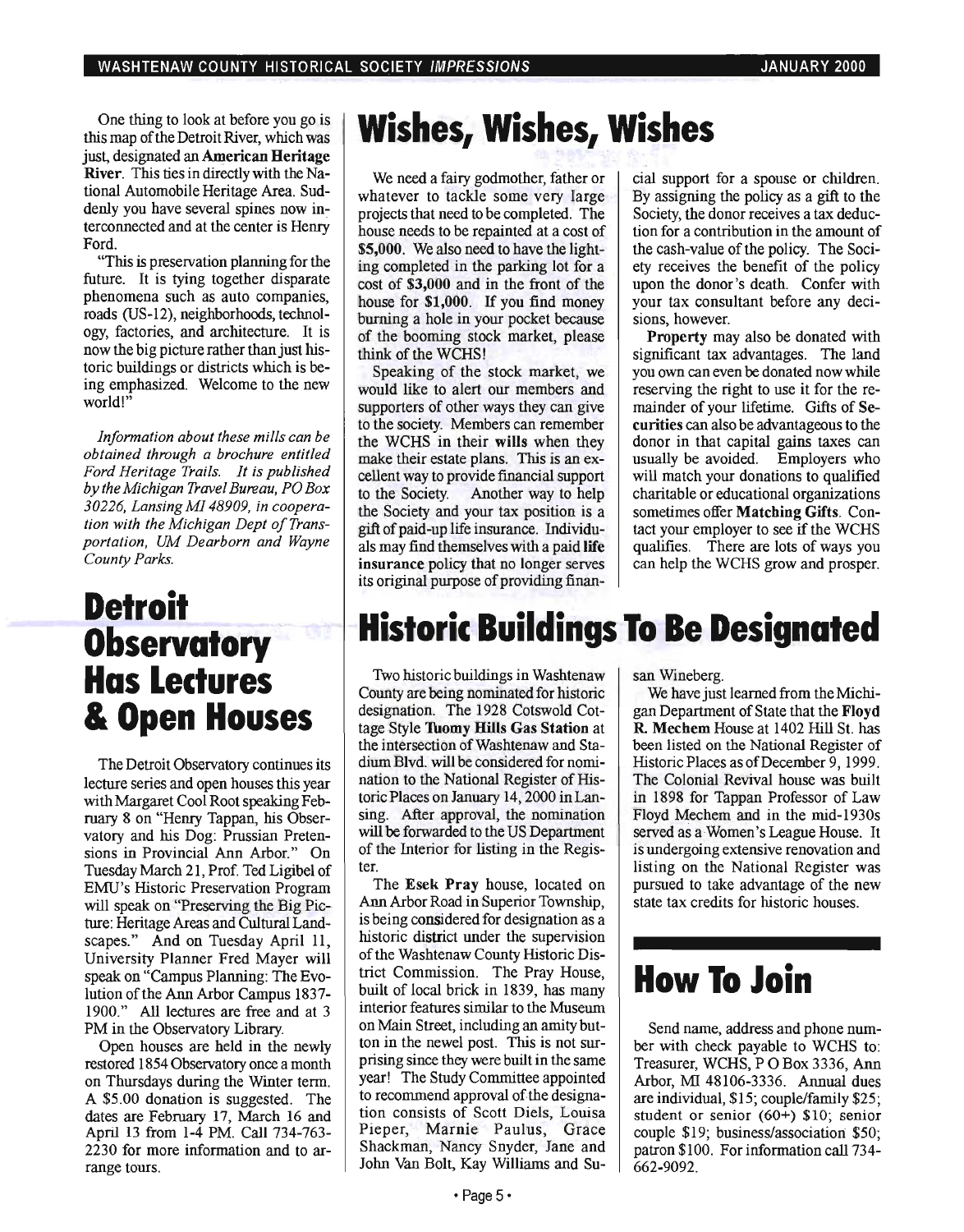## **SUSAN CEE WINEBERG Open Houses Showcase Our Colledions And Kwanzaa**

*Top left:* Sally Silvennoinen and Ralph Beebe enjoy Ralph's collection of mechanical toys.

*Bottom left:* Our old-fashioned Xmas tree is festooned with popcorn garland.

*Top right:* Ralph Beebe with one of his mechanical toys.

*Middle right:* The Hodges Dollhouse looks very inviting.

*Bottom right:* Former Board members Elizabeth Dusseau and Bets Hansen in the Dusseau Room.

Photos by Susan Wineberg











## **Beach Balls Still Have Some Bounce**

Thanks to all our supporters for their continuing donations to our Beach Ball Fund Raiser. To date we have collected over \$3300.00. All proceeds go into our Museum Fund. We have used some of these monies to pay our carpenter to custom make storm doors and insulate some of the windows.

## **Visit Our Museum Shop**

We have a number of items that can be purchased between 11 AM and 3 PM. One best seller is the reprint of the 1896 Ann Arbor Headlight, with photos of houses, businesses and faculty members of that year. We also have other books dealing with Ann Arbor and County history for sale, including **HISTORIC** BUILDINGS: ANN ARBOR by Marjorie Reade and Susan Wineberg. Also for sale are painted porcelain bells made by board member Harriet Birch especially for our shop, Fimo pins created by Diane Sekaros Ferguson, and pancake flour from the Kellogg Mill in upstate New York. Call Pauline at 734- 662-9092 to set up an appointment.

# **Artifacts To Donate**

Anyone wishing to donate an artifact to WCHS should contact Collections Chair Judy Chrisman at (734) 769- 7859. Artifacts should be related in some way to the history of Washtenaw County. You can also write Judy at 1809 Dexter Rd., Ann Arbor, MI 48103. You will be sent an acquisitions form for tax purposes if the item is accessioned.

# **Condolences**

The WCHS extends its condolences to Karen Simpson and her family on the death of her mother which occurred in January. Karen and her sister were instrumental in making our holiday open houses a great success.

We also regret to report the death of Life Member Margaret Cameron in January of this year and the deaths of Dr. Cantieny and the Pearsalls (Allan Pearsall spoke to the Society last year on Antique Tools) in 1999 .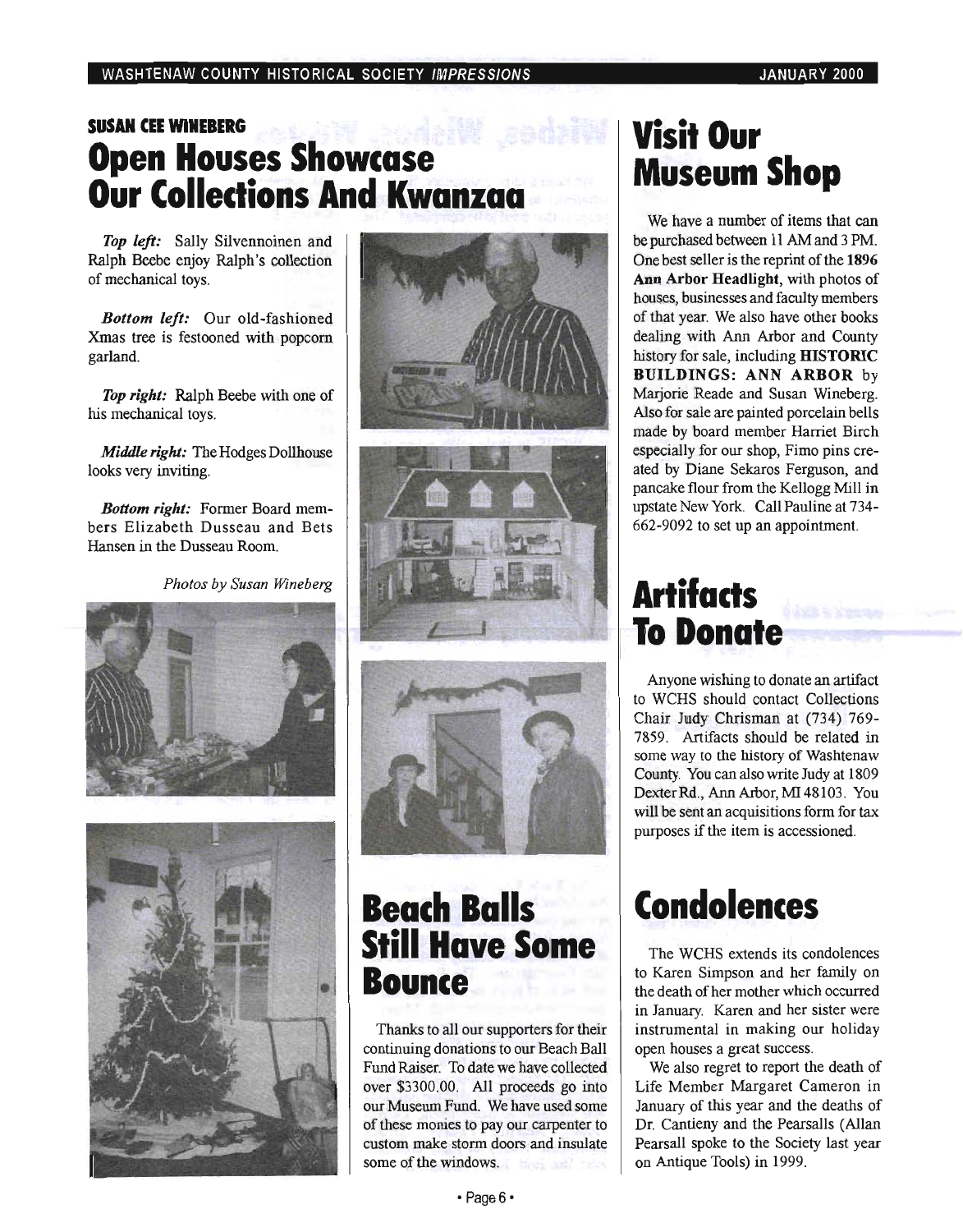# **weHS Program Schedule**

*Mark your Calendars for our future programs. All programs are on the third Sunday of the month from 2-4 PM and are free and open to the public. Refreshments are usually served. All members receive a post card reminder of the event with instructions on how to reach the site of the lecture.* 

## **Sunday February** 20, **2000**

Mary Culver, Ann Arbor's new Historic Preservation Coordinator, will speak on Harry Bennett: Hatchet Man, Architect, Artist and Animal Lover. This talk will be held at the Ypsilanti UAW Union Hall. Ms. Culver will talk about the fascinating Harry Bennett, Henry Ford's hired thug and right hand man and builder of the mysterious • castle' on the Huron River.

### **Sunday March 20,2000**

Joe O'Neal will take us on a tour of his Collection of Argus cameras and optical devices located in the former Argus factory at 401 Fourth St (at William). O'Neal became fascinated with these products after he moved his successful construction company into the former Argus factory on the Old West Side. The collection has grown so large that he now has his own small museum, which he will share with us in a personal guided tour.

### **Saturday AprilS,2000**

We will be hosting another **An**tiques Appraisal by the DuMouchelles Gallery on this date. Ernest DuMouchelle has agreed to be the appraiser and we will be holding at the Museum on Main Street. More details in next month's *Impressions.* 

## **Sunday**  April 16, **2000**

Grace Shackman, local writer and historian, will lecture on Michigan architect Alden Dow in Ann Arbor. Though best known for his work in Midland, Dow had a strong connection to Ann Arbor through friends and clients including his sister Margaret Dow and her husband Harry Towsley. Shackman's slide tour of Dow's local work will be shown in the comfort of the new auditorium at one of his later works-Greenhills School.

## **Wednesday May 17,2000**

Annual Meeting and Potluck will be held at the Chelsea Depot at 6:00 PM. We will hear about the **History of** the Chelsea Milling Company by Howard S. "Howdy" Holmes after stuffing ourselves with the usual feast. Holmes will tell us about the famous Jiffy Mix Company his father founded in Chelsea.

### **Saturday June 3, 2000**

A van trip to Midland, Michigan will leave at 9 a.m. and return at 6 p.m. The cost will be \$40/person and there will be a limit of 30 people. We will tour the Alden Dow Home and Studio and enjoy a box lunch in the living room of this lovely home. We will visit the home of his parents, Herbert and Grace Dow, which is next door. We end the day with a stroll through the beautiful Dow Gardens. Depending on the number of subscribers we will take one or two IS-person comfortable vans for the two-hour drive to Midland. Refreshments will be provided on the morning trip and a brief comfort stop will be made both going and returning.

## **Memberships Being Renewed**

President Pauline Walters reports that we currently have 221 regular memberships, 32 Life Members, four business memberships, four business patrons and nine businesses sponsoring our newsletter. In addition to renewing memberships, many of you have contributed to the Museum Fund, the Endowment Fund, the Beach Ball Fund, and the Alice Ziegler Fund. Thank you one and all. Look on your label for a date to see if you have renewed your membership. If not, please take a moment to renew your membership. If you are not a member, consider becoming one. We count on your continued support!

## **Local Businesses Support Our NewsleHer**

Two more history-loving businesses have added their funds to support the publication of the Impressions. Thank you ERIM for your \$300 contribution and Edwards Brothers for your \$500 donation.

# **Docents Needed**

We are looking forward to being open on a regular basis. To do this we will need much volunteer help. If you would be interested in being a docent at the Museum one or more afternoons a month, please call Pauline at 662-9092. In January we will get together to organize an active group of volunteers.